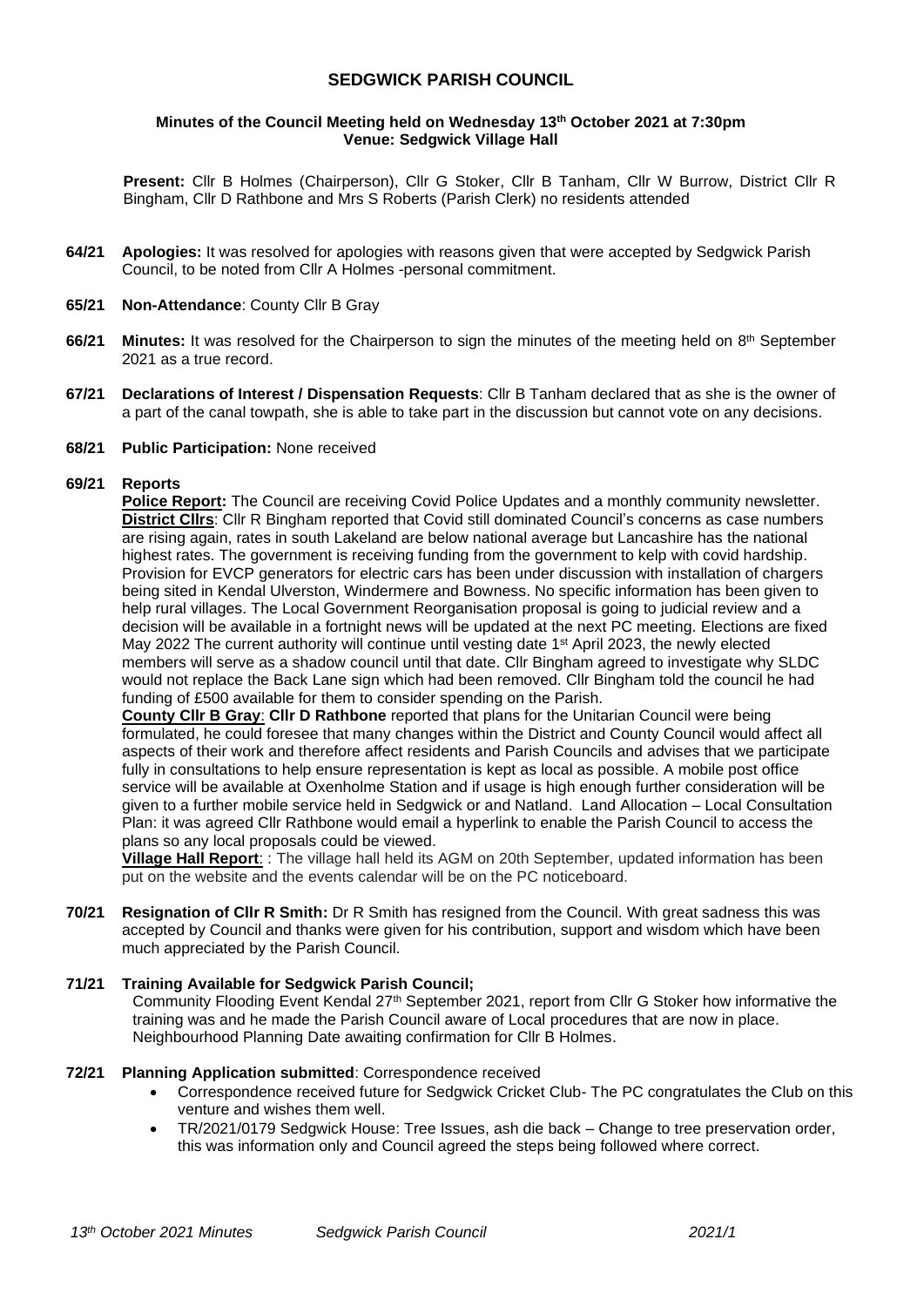**73/21 Sedgwick Parish Council COVID 19** – Cllr B Holmes reported that the website had been updated with Village Hall and policy information. **Sedgwick Neighbours and Friends Resilience Group.** This group remains in operation and will continue to support residents. Cllr Holmes will further promote the general FB page.

**Correspondence**: SLDC 16th September News Release, SLDC 23 September News Release, NHS Press Release 24th September, Community Vaccine Champions - registration link, 30th September News Release.

## **74/21 Highways/Footpaths**

- a) The highways report was discussed. Cllr B Holmes gave an update on the progress of action that was being implemented
- a) Correspondence with Helen Karaaslan Speed Indicator signs, Aqueduct sign and village signs. Cllr B Holmes reported she had discussed these issues. The aqueduct sign is being placed closer to the aqueduct after concerns that it would interfere with the visibility splay near Fox Hall. The Village Sign has been located and will be put back. 3 locations for Speed monitoring devices have been identified and the exercise will take place soon.
- b) Bus Shelter funding Cllr D Rathbone reported he would investigate what was available and email the Clerk an update
- c) Request for extra Litter Bins by Millennium Field /River Kent Cllr Rathbone gave another lead to Cllr Tanham to investigate funding for litter bins.
- d) Electric Vehicle Charges in Villages: This was discussed and was agreed that Parish Councils are not in the position to provide charging points on roadsides for electric cars. Funding has been given to County and District Councils to support the provision of chargers and they are focussing on town centres. In the meantime, CCC advise that it is not legal to use cables over pavements and rights of way to charge cars parked on the highway. Council will provide future updates as technology and funding changes.
- e) Latest update was received from Cumbria Highways- the "Ask Kevin" hotline is being closed down. Cllr Rathbone was not aware of this and would investigate.
- f) Cllr Tanham agreed to contact the Police and arrange to meet to consider if a resident speed monitoring campaign is feasible in the Village.
- g) Cllr Stoker reported that three sets of pedestrian warning signs in the village are badly faded and need replacing. Cllr B Holmes would report to Cumbria County Council Highways.

### **75/21 Canal Wildlife Area Report**

- Monthly report see attached on the website and cabinet
- Inspection arranged with A Hearn Arboricultural Consultant  $9<sup>th</sup>$  September 2021- no further felling is required this winter as the ADB has not progressed quickly - possibly due to a dry summer. He raised awareness of the likelihood of Dutch Elm Disease threatening the stand of Elm trees along Back Lane. The Canal Management Plan will be updated and discussed next meeting.
- WI Offer to support Tree Planting; arrangements are in place to make a bid to the Woodland Trust -for a Wild life pack of 104 trees. This will allow us to restock the 72 trees felled last season. They will be planted by our woodland contractor- quote agreed for the next meeting
- Repair of the towpath was discussed and was it was agreed that the woodland contractor would carry it out after meeting with Cllr Holmes to agree the area.
- LCRP issues.

I Towpath Trail Evening Crooklands Hotel 14<sup>th</sup> October – attended by Cllrs B Holmes & B Tanham. ii Repair to the Towpath over the aqueduct has still not been discussed -Angela Parkinson Green The Aqueduct information sign will be installed on the footpath sign board when a new logo has been received.

iii Towpath Trail Evaluation Interview – Cllr B Holmes undertake on Wednesday  $20<sup>th</sup>$  October iiii Steering Group Wind-uo Meeting Wednesday 27<sup>th</sup> October 10 11-30 Teams meeting, Cllrs B Tanham and B Holmes would attend.

### **76/21 Playground /Millennium Field**

- a) Monthly Safety Report- by Cllr Stoker who reported he had checked the field, and all was satisfactory There are more rabbit holes, Cllrs W Burrows and G Stoker agreed to arrange a date to fill them in. Cllr G Stoker had repaired the sign on the gate. Cllr Stoker put forward the idea of adding a disabled friendly roundabout at a future date but the cost was over £4,000.00, Council would bare this in mind if funding was made available.
- **77/21 Website:** Cllr Holmes reported that the website has been updated and was well used.

### **78/21 Finance**

- a) The bank statements received Bank Balance as of 28<sup>th</sup> September £11,102.20
- b) Payments Approved: Shell Energy Broadband -October £16.98, Canal Woodland Report -A Hearn £48,00, No Cycling signs £5.37 and Ink cartridges £24.95